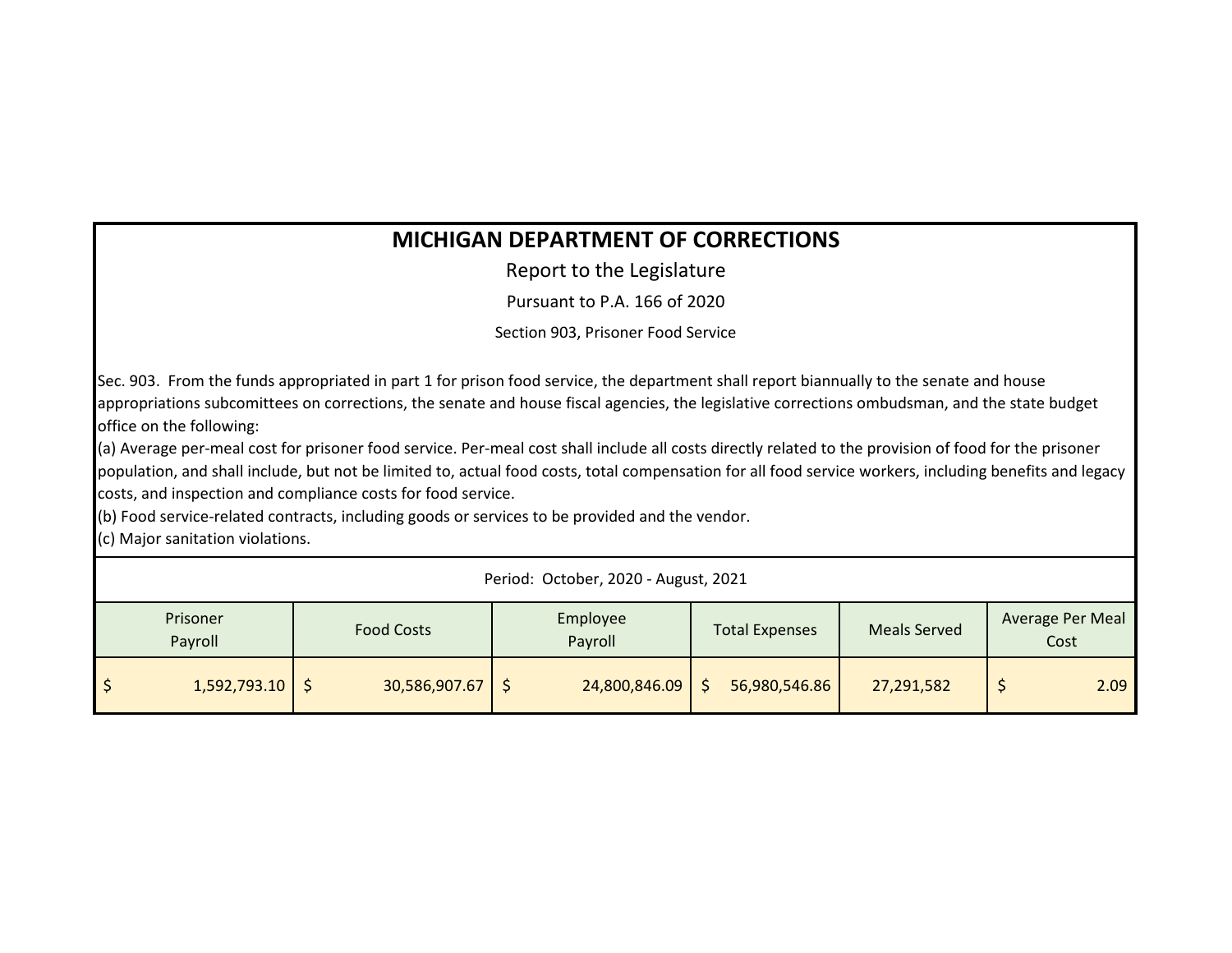| <b>MICHIGAN DEPARTMENT OF CORRECTIONS</b><br><b>Prisoner Food Service</b><br><b>Major Sanitation Violations</b> |                  |                                            |
|-----------------------------------------------------------------------------------------------------------------|------------------|--------------------------------------------|
| <b>Date</b>                                                                                                     | Facility         | <b>Violation Description</b>               |
| 10/1/2020                                                                                                       | <b>RGC</b>       | Spoiled or Damaged food product.           |
| 10/15/2020                                                                                                      | <b>TCF</b>       | Spoiled or Damaged food product.           |
| 10/15/2020                                                                                                      | MBP <sub>5</sub> | <b>Equipment Cleanliness</b>               |
| 10/16/2020                                                                                                      | <b>ECF</b>       | Spoiled or Damaged food product.           |
| 10/21/2020                                                                                                      | <b>JCF</b>       | Improper food storage.                     |
| 10/21/2020                                                                                                      | <b>JCF</b>       | Improper use or missing sanitizer or soap. |
| 10/21/2020                                                                                                      | <b>JTF</b>       | Improper use or missing sanitizer or soap. |
| 10/21/2020                                                                                                      | LMF              | Temperatura gage not working               |
| 10/21/2020                                                                                                      | STFW             | <b>Equipment Cleanliness</b>               |
| 10/22/2020                                                                                                      | <b>DRC</b>       | Improper use or missing sanitizer or soap. |
| 10/22/2020                                                                                                      | LRF              | Improper food storage.                     |
| 10/23/2020                                                                                                      | <b>MRF</b>       | Improper hand washing                      |
| 10/27/2020                                                                                                      | <b>WHV</b>       | Improper thawing                           |
| 10/29/2020                                                                                                      | <b>IBCD</b>      | <b>Equipment Cleanliness</b>               |
| 11/16/2020                                                                                                      | <b>RGC</b>       | Improper food storage.                     |
| 11/16/2020                                                                                                      | <b>RGC</b>       | Improper thawing                           |
| 11/16/2020                                                                                                      | <b>RGC</b>       | Improper food storage.                     |
| 11/18/2020                                                                                                      | <b>DRC</b>       | Temperatura gage not working               |
| 11/18/2020                                                                                                      | <b>MCF</b>       | Improper food storage.                     |
| 11/19/2020                                                                                                      | DRF E            | <b>Equipment Cleanliness</b>               |
| 11/20/2020                                                                                                      | <b>WHV</b>       | Object in food                             |
| 11/25/2020                                                                                                      | <b>WCC</b>       | Improper use or missing sanitizer or soap. |
| 12/8/2020                                                                                                       | <b>AMF</b>       | Spoiled or Damaged food product.           |
| 12/9/2020                                                                                                       | <b>AMF</b>       | Improper use or missing sanitizer or soap. |
| 12/9/2020                                                                                                       | <b>LCF</b>       | Improper use or missing sanitizer or soap. |
| 12/15/2020                                                                                                      | <b>ICF</b>       | Improper use or missing sanitizer or soap. |
| 12/15/2020                                                                                                      | STFW             | <b>Equipment Cleanliness</b>               |
| 12/16/2020                                                                                                      | RMI              | Object in food                             |
| 12/17/2020                                                                                                      | DRF W            | Improper food storage.                     |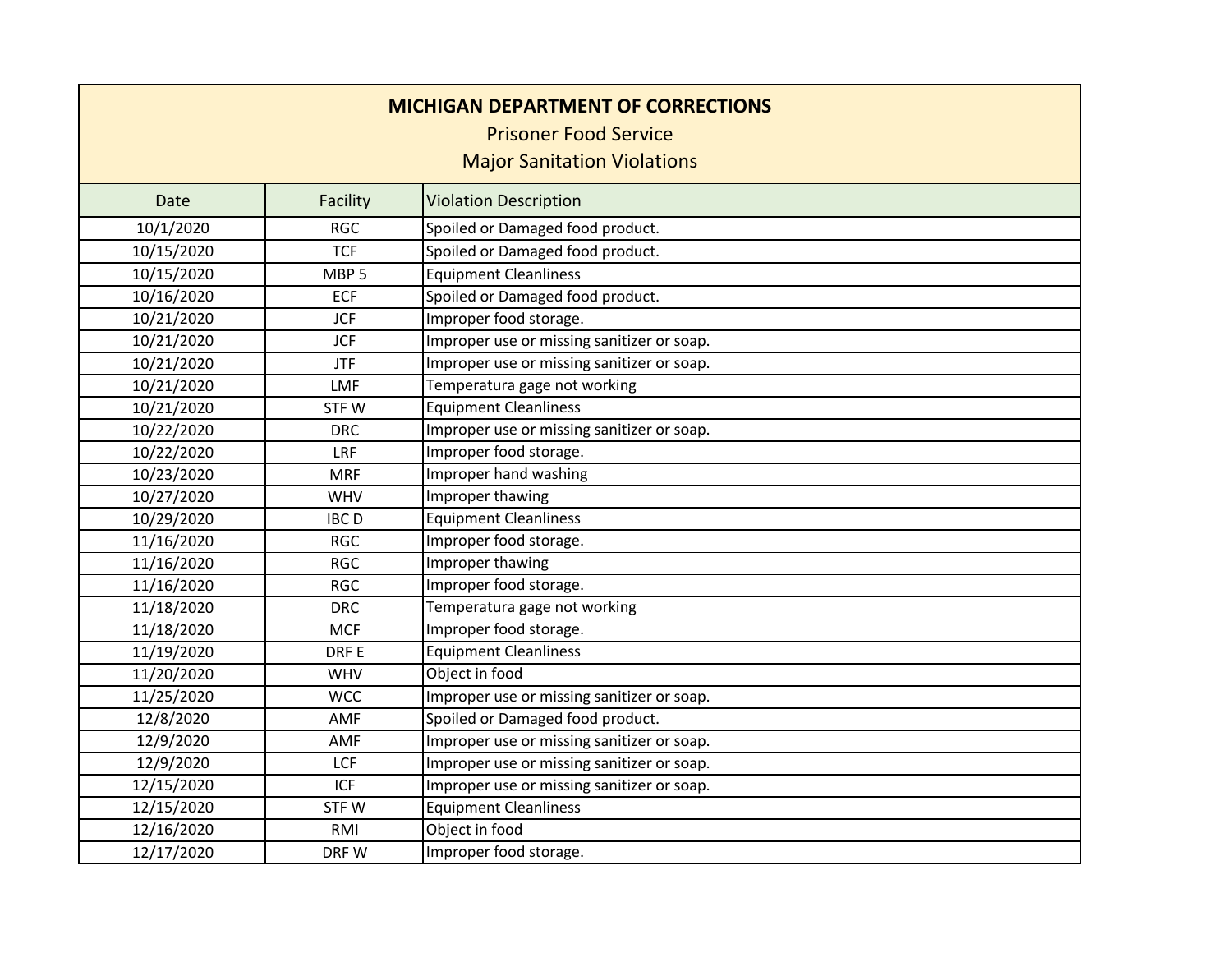| 12/17/2020 | STF <sub>E</sub> | <b>Equipment Cleanliness</b>                 |  |
|------------|------------------|----------------------------------------------|--|
| 12/18/2020 | ICF              | Spoiled or Damaged food product.             |  |
| 12/22/2020 | <b>DRC</b>       | Improper use or missing sanitizer or soap.   |  |
| 12/22/2020 | <b>JTF</b>       | Improper food storage.                       |  |
| 12/22/2020 | <b>RGC</b>       | <b>Equipment Cleanliness</b>                 |  |
| 12/23/2020 | <b>SLF</b>       | Spoiled or Damaged food product.             |  |
| 12/23/2020 | <b>MRF</b>       | Temperatura gage not working                 |  |
| 12/29/2020 | <b>JCS</b>       | Spoiled or Damaged food product.             |  |
| 1/5/2021   | <b>WHV</b>       | Improper use or lack of access to hand sink. |  |
| 1/13/2021  | DFRW             | Improper use or missing sanitizer or soap.   |  |
| 1/15/2021  | DRF E            | Improper use or missing sanitizer or soap.   |  |
| 1/20/2021  | STFW             | Object in food                               |  |
| 1/20/2021  | <b>LMF</b>       | Improper food storage.                       |  |
| 1/21/2021  | AMF              | Improper use or lack of access to hand sink. |  |
| 1/21/2021  | AMF              | <b>Equipment Cleanliness</b>                 |  |
| 1/21/2021  | <b>KCF</b>       | Improper use or missing sanitizer or soap.   |  |
| 1/21/2021  | <b>RMI</b>       | <b>Equipment Cleanliness</b>                 |  |
| 1/22/2021  | <b>RGC</b>       | Improper thawing                             |  |
| 1/25/2021  | <b>MRF</b>       | <b>Equipment Cleanliness</b>                 |  |
| 1/25/2021  | <b>TCF</b>       | <b>Equipment Cleanliness</b>                 |  |
| 2/1/2021   | <b>MRF</b>       | Object in food                               |  |
| 2/8/2021   | <b>MTU</b>       | Spoiled or Damaged food product.             |  |
| 2/10/2021  | MBP <sub>5</sub> | Improper food storage.                       |  |
| 2/13/2021  | <b>MCF</b>       | Improper use or missing sanitizer or soap.   |  |
| 2/17/2021  | <b>TCF</b>       | SDS or PPE not present/available.            |  |
| 2/18/2021  | AMF              | Improper use or missing sanitizer or soap.   |  |
| 2/18/2021  | AMF              | Improper use or lack of access to hand sink. |  |
| 2/19/2021  | <b>RGC</b>       | Improper thawing                             |  |
| 2/19/2021  | <b>RGC</b>       | Improper use or missing sanitizer or soap.   |  |
| 2/19/2021  | <b>RGC</b>       | Improper use or missing sanitizer or soap.   |  |
| 2/20/2021  | <b>ARFN</b>      | Improper use or missing sanitizer or soap.   |  |
| 2/20/2021  | ARF <sub>N</sub> | Improper use or missing sanitizer or soap.   |  |
| 2/22/2021  | SMT              | Improper thawing                             |  |
| 2/23/2021  | <b>KCFK</b>      | Improper use or missing sanitizer or soap.   |  |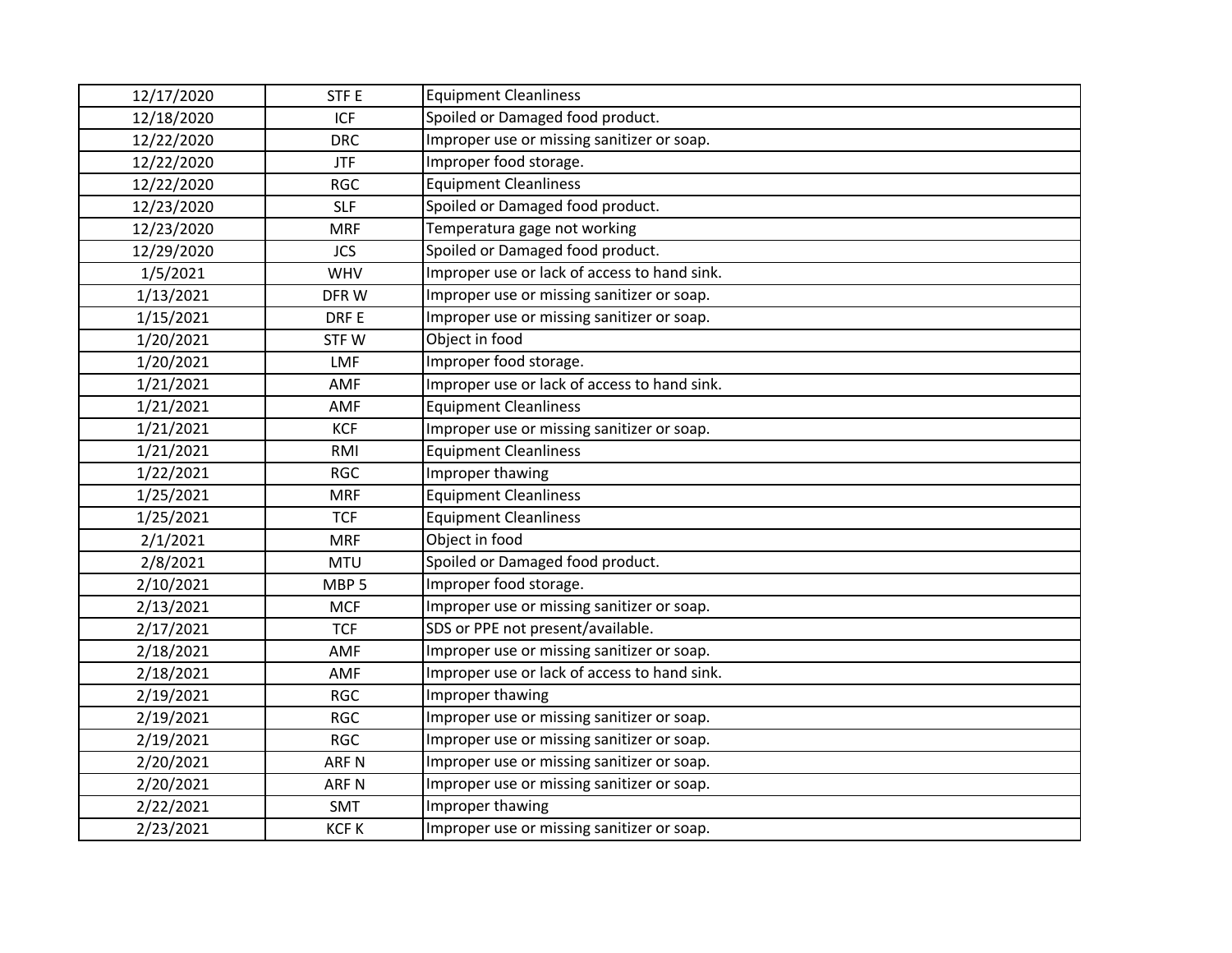| 2/23/2021 | URF W            | Improper food storage.                     |  |
|-----------|------------------|--------------------------------------------|--|
| 2/24/2021 | <b>KCF</b>       | Spoiled or Damaged food product.           |  |
| 2/24/2021 | <b>KCF</b>       | Improper use or missing sanitizer or soap. |  |
| 2/24/2021 | STF <sub>E</sub> | Improper use or missing sanitizer or soap. |  |
| 2/25/2021 | <b>WCC</b>       | Improper food storage.                     |  |
| 3/5/2021  | <b>TCF</b>       | Spoiled or Damaged food product.           |  |
| 3/11/2021 | <b>JCS</b>       | Spoiled or Damaged food product.           |  |
| 3/15/2021 | <b>KCF</b>       | Spoiled or Damaged food product.           |  |
| 3/23/2021 | <b>JCS</b>       | Spoiled or Damaged food product.           |  |
| 3/23/2021 | <b>JCS</b>       | Spoiled or Damaged food product.           |  |
| 3/29/2021 | <b>SMT</b>       | Improper food storage.                     |  |
| 3/30/2021 | MBP <sub>1</sub> | Spoiled or Damaged food product.           |  |
| 4/2/2021  | <b>WCC</b>       | Spoiled or Damaged food product.           |  |
| 4/2/2021  | <b>TCF</b>       | Spoiled or Damaged food product.           |  |
| 4/5/2021  | <b>AMF</b>       | Spoiled or Damaged food product.           |  |
| 4/5/2021  | <b>SMT</b>       | Improper food storage.                     |  |
| 4/6/2021  | <b>NCF</b>       | Spoiled or Damaged food product.           |  |
| 4/6/2021  | <b>LMF</b>       | Improper food storage.                     |  |
| 4/9/2021  | STF <sub>E</sub> | Spoiled or Damaged food product.           |  |
| 4/12/2021 | <b>ICF</b>       | Spoiled or Damaged food product.           |  |
| 4/26/2021 | AMF              | Spoiled or Damaged food product.           |  |
| 4/27/2021 | URF E            | Spoiled or Damaged food product.           |  |
| 4/28/2021 | <b>LMF</b>       | Spoiled or Damaged food product.           |  |
| 5/4/2021  | LRF              | Spoiled or Damaged food product.           |  |
| 5/7/2021  | <b>WCC</b>       | Spoiled or Damaged food product.           |  |
| 5/7/2021  | <b>NCF</b>       | Spoiled or Damaged food product.           |  |
| 5/17/2021 | LMF              | Improper food storage.                     |  |
| 5/24/2021 | <b>ICF</b>       | Spoiled or Damaged food product.           |  |
| 5/26/2021 | STF <sub>E</sub> | Spoiled or Damaged food product.           |  |
| 6/9/2021  | <b>WCC</b>       | Object in food                             |  |
| 6/15/2021 | <b>SRF</b>       | Object in food                             |  |
| 6/29/2021 | <b>JCS</b>       | Spoiled or Damaged food product.           |  |
| 7/6/2021  | <b>MTU</b>       | Spoiled or Damaged food product.           |  |
| 7/8/2021  | <b>MCF</b>       | Spoiled or Damaged food product.           |  |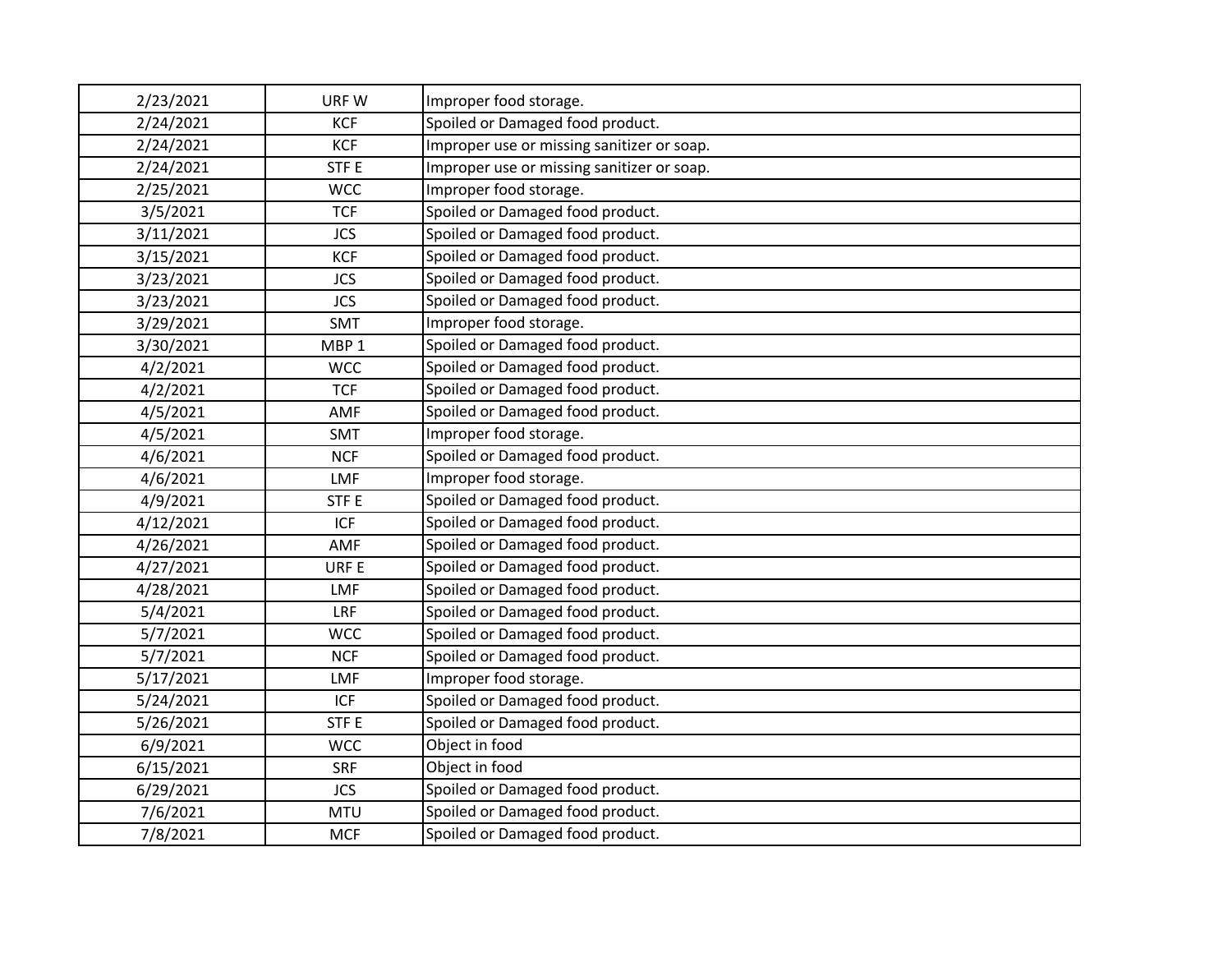| 7/8/2021  | <b>MCF</b>       | Spoiled or Damaged food product. |
|-----------|------------------|----------------------------------|
| 7/9/2021  | <b>TCF</b>       | Object in food                   |
| 7/27/2021 | URF W            | Spoiled or Damaged food product. |
| 7/30/2021 | <b>DRC</b>       | Spoiled or Damaged food product. |
| 8/4/2021  | STFW             | Spoiled or Damaged food product. |
| 8/9/2021  | AMF              | Spoiled or Damaged food product. |
| 8/10/2021 | <b>LMF</b>       | Improper food storage.           |
| 8/10/2021 | <b>LRF</b>       | Spoiled or Damaged food product. |
| 8/11/2021 | DRF W            | Object in food                   |
| 8/11/2021 | <b>JCF</b>       | Object in food                   |
| 8/13/2021 | ARF S            | Object in food                   |
| 8/13/2021 | ARF <sub>N</sub> | Object in food                   |
| 8/16/2021 | URF W            | Spoiled or Damaged food product  |
| 8/18/2021 | RMI              | Object in food                   |
| 8/18/2021 | STFW             | Object in food                   |
| 8/18/2021 | STF <sub>E</sub> | Object in food                   |
| 8/2/2021  | <b>MTU</b>       | Object in food                   |
| 8/16/2021 | <b>LMF</b>       | Spoiled or Damage food product   |
| 8/20/2021 | <b>MRF</b>       | Spoiled or Damage food product   |
| 8/23/2021 | <b>ICF</b>       | Spoiled or Damage food product   |
| 8/17/2021 | <b>ECF</b>       | Spoiled or Damage food product   |
| 8/20/2021 | <b>TCF</b>       | Spoiled or Damage food product   |
| 8/20/2021 | <b>WCC</b>       | Spoiled or Damage food product   |
| 8/25/2021 | DRFW             | Spoiled or Damage food product   |
| 8/25/2021 | DRF W            | Spoiled or Damage food product   |
| 8/25/2021 | <b>SLF</b>       | Spoiled or Damage food product   |
| 8/25/2021 | <b>DRF</b>       | Spoiled or Damage food product   |
| 8/26/2021 | WHV              | Spoiled or Damage food product   |
| 8/20/2021 | <b>MRF</b>       | Spoiled or Damage food product   |
| 8/24/2021 | <b>LMF</b>       | Spoiled or Damage food product   |
| 8/27/2021 | LMF              | Spoiled or Damage food product   |
| 8/27/2021 | <b>MRF</b>       | Spoiled or Damage food product   |
| 8/30/2021 | ICF              | Spoiled or Damage food product   |
| 8/30/2021 | <b>KCF</b>       | Spoiled or Damage food product   |